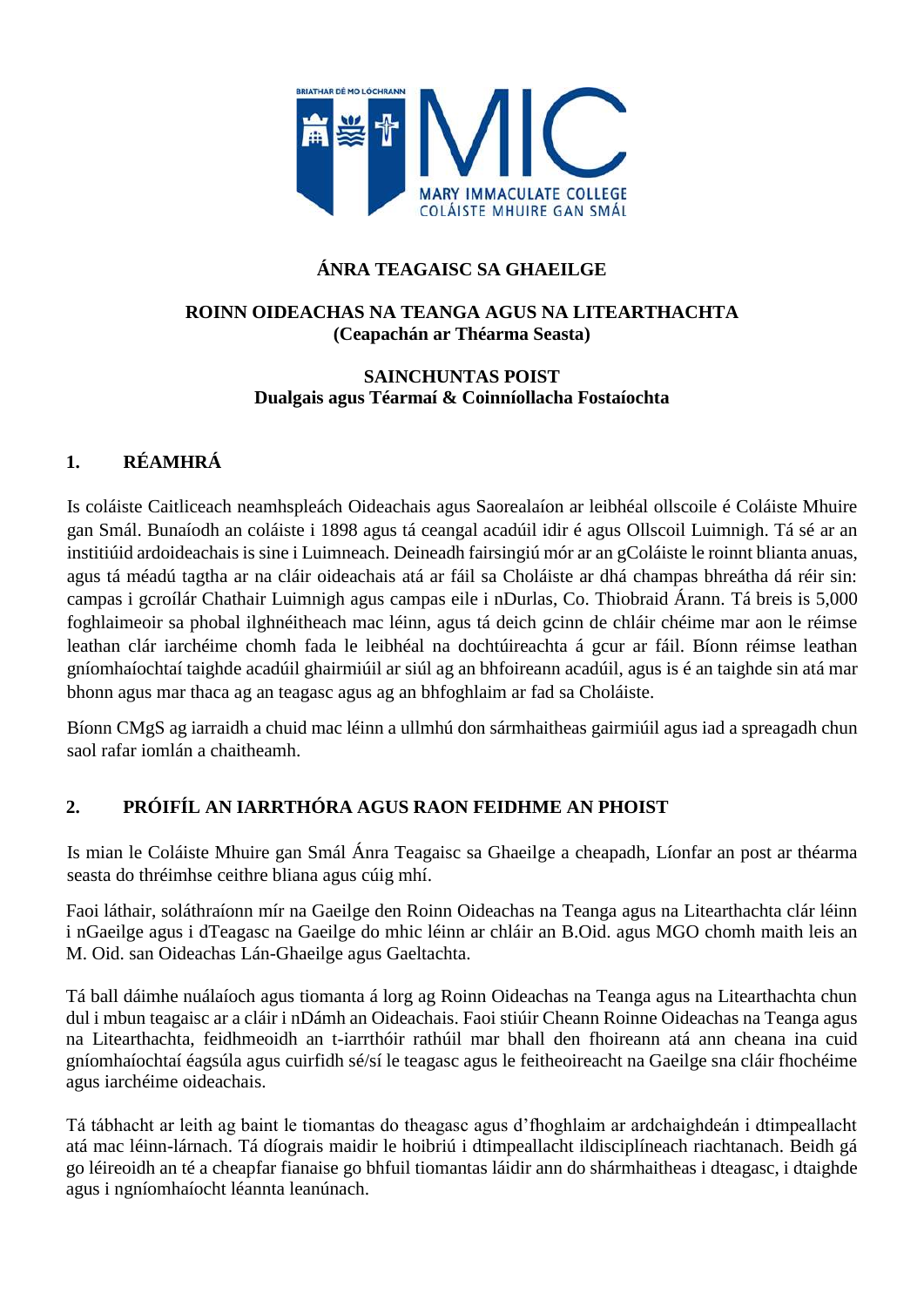Beidh freagrachtaí ar an duine a cheapfar i scríobh agus i labhairt na Gaeilge chomh maith le dualgais ghinearálta i réimse an oideachais ag leibhéil fhochéime agus iarchéime i nDámh an Oideachais. Beidh na gnéithe seo a leanas mar chuid de ról an Ánra Teagaisc: ábhair a ullmhú do chláir léinn; léachtaí, seimineáir agus ranganna teagaisc a sheachadadh; obair mheasúnaithe, scrúduithe cainte ina measc; aiseolas a sholáthar do mhic léinn; obair riaracháin; comhordú ar ghníomhaíochtaí a bhaineann le teagasc; agus tacú le feitheoireacht a dhéanamh ar thionscadail taighde fochéime. Beidh seachadadh ar líne i measc na ndualgas freisin.

**Cáilíochtaí & Scileanna Bunriachtanacha** (na scileanna sin nach mbeadh sé ar chumas an iarrthóra an post a dhéanamh dá n-uireasa. Ní chuirfear ar an ngearrliosta ach na hiarratais sin ina léirítear go soiléir go bhfuil na bunriachtanais ag na hiarrthóirí):

### **Chun a bheith san áireamh don bpost seo, beidh na cáilíochtaí seo a leanas ag iarrthóirí:**

- a) Iarchéim ábhartha ag leibhéal na Máistreachta ar a laghad nó tá leibhéal na Dochtúireachta inroghnaithe
- b) Cáilíocht teagaisc atá aitheanta ag Comhairle Mhúinteoireachta na hÉireann agus taithí ábhartha trí bliana ar a laghad, a bhfuil dhá cheann acu ar a laghad ag múineadh i scoil:
- c) Cáilíocht acadúil ábhartha sa Ghaeilge le Gaeilge scríofa agus labhartha den scoth.
- d) Cur amach ar fhorbairtí comhaimseartha i réimse an oideachais ó pheirspictíochtaí teoiriciúla agus feidhmeacha;
- e) Fianaise maidir le hinniúlacht ábhair theagaisc a sheachadadh agus a dhearadh i modhanna éagsúla, duine le duine, oideachas ar líne agus timpeallachtaí foghlama cumaiscthe ina measc;
- f) Scileanna eagrúcháin, idirphearsanta agus cumarsáide den scoth;
- g) Fianaise go bhfuiltear tiomanta do bheith ag obair i dtimpeallacht atá mac leinn-lárnach mar bhall d'fhoireann ildisciplíneach.

### **Ní mór d'iarrthóirí a léiriú go soiléir ina n-iarratas conas mar a chomhlíonann siad na réamhriachtanais sin ar fad.**

*Tabhair faoi deara go bhféadfaí go mbeadh tionchar ag an mbeartas rialtais reatha ar athfhostú iarratasóirí a bhfuil pinsean earnála poiblí á fháil acu faoi láthair.*

# **3. CUR SÍOS AR AN BPOST**

## **Caidreamh Tuairiscthe**

Beidh ar an té a cheapfar na dualgais a bhaineann leis an bpost a chomhlíonadh faoi stiúir ghinearálta Cheann Roinn Oideachas na Teanga agus na Litearthachta dá dtuairiscíonn sé/sí chucu agus dá bhfuil sé/sí freagrach dóibh maidir le feidhmíocht na ndualgas sin ar an gcéad dul síos. Tuairisceoidh an té a cheapfar tríd an Ceann Roinne go dtí Déan an Oideachais, Uachtarán an Choláiste agus/nó Oifigigh eile an Choláiste mar a cheapann an tUachtarán ó am go ham.

Beidh ar an té a cheaptar idirchaidreamh a dhéanamh le Cinn Ranna agus leosiúd atá ag feidhmiú ag leibhéal na ceannaireachta/na bainistíochta laistigh de Dhámh an Oideachais, Déan an Oideachais agus le pearsanra eile an Choláiste agus le comhlachtaí Coláiste cuí chun na dualgais a bhaineann leis an bpost a chomhlíonadh. Sa chás go mbeadh dualgais ag teacht salach ar dhualgais agus ar fhreagrachtaí aon shealbhóirí poist eile sa Choláiste socróidh Uachtarán an Choláiste sin.

D'fhéadfaí athbhreithniú a dhéanamh ar an gcaidreamh tuairiscthe ó am go chéile, i gcomhréir le riachtanais agus le forbairtí seirbhíse sa Choláiste.

#### **Dualgais agus Freagrachtaí**

Seo a leanas na príomhdhualgais a bhaineann leis an bpost:

• Modúil a theagasc trí mhodhanna léachta, seimineáir, teagaisc, ceardlainne, ar líne agus foghlama cumaiscthe thar réimse de chláir ag leibhéil fochéime agus iarchéime oideachais;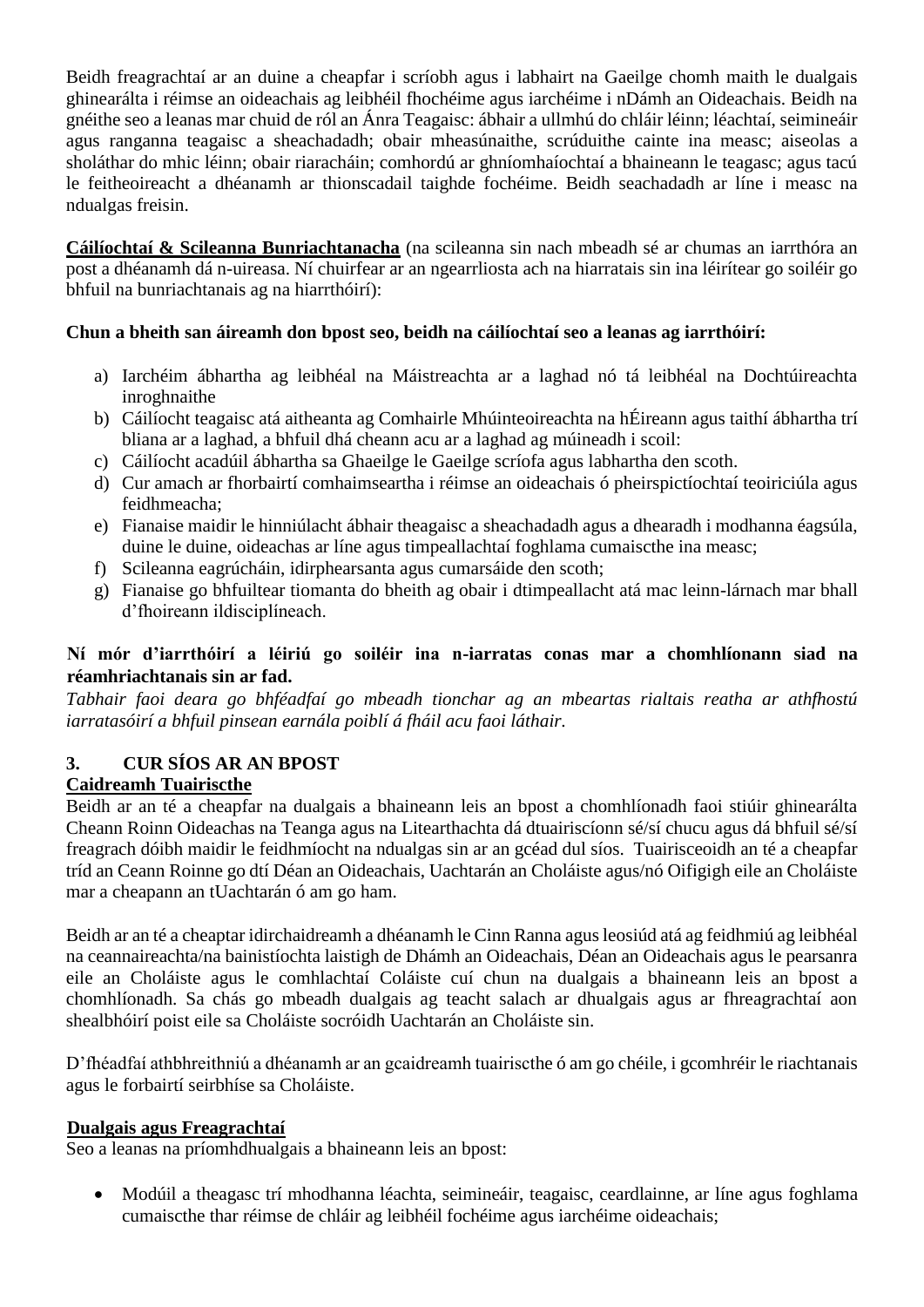- Straitéisí nuálacha teagaisc, foghlama agus measúnaithe a fhorbairt, modhanna seachadtha duine le duine, ar líne, cumaiscthe agus solúbtha ina measc;
- Dualgais riaracháin acadúla a chomhlíonadh agus a bheith rannpháirteach i gcruinnithe na Roinne agus in obair Dhámh an Oideachais agus grúpaí ábhartha eile sa Choláiste
- Freastal ar gach cruinniú de Bhoird Scrúduithe agus a bheith rannpháirteach iontu
- Páirt a ghlacadh i bhfeitheoireacht taighde ar chláir fochéime agus iarchéime;
- Comhairle a chur ar mhic léinn agus ar an bpobal foghlama níos leithne
- A bheith rannpháirteach i dtionscadail agus ar choistí ábhartha

Ní liosta iomlán é an liosta sin de na dualgais agus na freagrachtaí. Ní bhaineann feidhmiú réimse iomlán na ndualgas le haon duine amháin, mar éilítear leis an obair go mbeidh na baill foirne ag feidhmiú ar bhealach solúbtha agus go gcomhoibreoidh siad le chéile mar fhoireann. Coimeádann an Coláiste de cheart aige féin dualgais nua a shannadh agus/nó baill foirne a athshannadh ar réimsí eile den Choláiste mar fhreagairt ar riachtanais seirbhíse.

# **4. TÉARMAÍ AGUS COINNÍOLLACHA FOSTAÍOCHTA**

### **Ginearálta**

Síneoidh gach fostaí conradh oiriúnach ina leagfar amach téarmaí agus coinníollacha na fostaíochta. Cuirtear cur síos ar an bpost ar fáil do gach iarratasóir, agus beidh an cur síos sin ina chuid de dhoiciméadúchán an chonartha.

### **Ionad oibre**

Is é Coláiste Mhuire gan Smál, Luimneach, ionad oibre an té a cheapfar cé go bhféadfadh sé go mbeadh riachtanas ann ó am go chéile cláir a sheachadadh ar ár gcampas i nDurlas. Coimeádann an Coláiste de cheart aige féin iarraidh ar an té sin dul ag obair in ionad eile. Éilíonn an Coláiste go mbeidh an té a cheapfar ina c(h)ónaí laistigh d'achar réasúnta ón gColáiste.

#### **Eisiachas seirbhíse agus obair sheachtrach**

Éileofar ar an té a cheapfar lán a (h)airde agus a c(h)umais a thabhairt ar dhualgais an phoist i rith uaireanta oibre an Choláiste agus gníomhú ar mhaithe leis an gColáiste an t-am go léir. Dá bhrí sin, fad atá an té a cheapfar ag obair sa Choláiste, ní féidir leis/léi, gan cead i scríbhinn a fháil ón gColáiste roimh ré, a bheith rannpháirteach ná gabháil d'aon ghnó nó d'aon ghnóthas eile, go díreach nó go hindíreach, i gcás ina mbeidh sé sin nó i gcás inar dhócha go mbeadh sé sin ag teacht salach ar leas an Choláiste nó ar fheidhmíocht na ndualgas atá le comhlíonadh ag an té sin faoi na téarmaí fostaíochta.

Lasmuigh de léachtaí a thabhairt in áiteanna eile ó am go chéile, agus leabhair agus ábhair liteartha eile a scríobh ó am go chéile, ní dhéanfaidh an té a cheapfar, i rith na fostaíochta, aon obair sheachtrach ar íocaíocht mura bhfuil cead faighte aige/aici ón Leas-Uachtarán um Ghnóthaí Acadúla obair den tsaghas sin a dhéanamh de réir téarmaí agus coinníollacha a chomhaontófar don ghnóthas áirithe i gceist. I ngach cás, is faoin té a cheapfar atá sé cead roimh ré a lorg i scríbhinn ón Leas-Uachtarán um Ghnóthaí Acadúla. Is faoin té a cheapfar chomh maith, i ngach cás, a chur in iúl don duine nó don chomhlacht dá bhfuil an obair á déanamh go bhfuil an obair á déanamh i gcáil phríobháideach agus nach mbeidh an Coláiste freagrach as an obair sin ar aon bhealach faoin spéir.

## **Tréimhse Phromhaidh**

Tá an ceapachán faoi réir tréimhse phromhaidh chaighdeánach 9 mí a chomhlíonadh go rathúil. Féadfar an tréimhse phromhaidh a shíneadh faoi rogha an Choláiste, ach ní bheidh an tréimhse níos faide ná 11 mhí i gcás ar bith. Cuirfear síneadh leis an tréimhse phromhaidh mar thoradh ar an mball foirne a bheith as láthair ón obair lena linn. Déanfar monatóireacht ar fheidhmíocht agus ar iompar i rith na tréimhse promhaidh trí phróiseas cruinnithe measúnaithe. Beidh foirceannadh na fostaíochta sa tréimhse phromhaidh faoi rogha an Choláiste. Beidh leagan giorraithe den nós imeachta smachta i bhfeidhm i gcás fostaithe atá ar promhadh agus atá fostaithe ag an gColáiste le níos lú ná 12 mhí.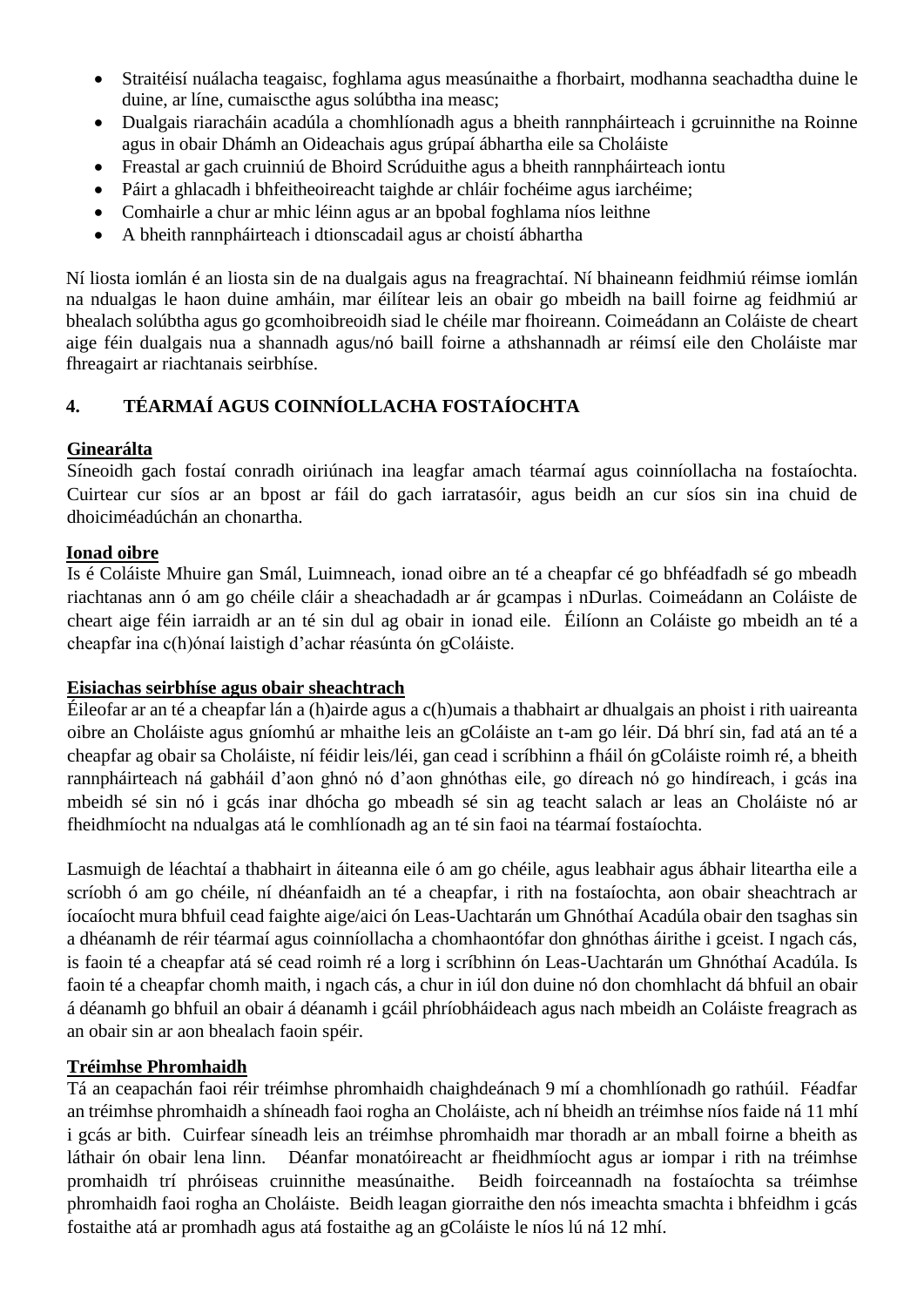## **Uaireanta Oibre**

39 uair an chloig sa tseachtain nó 7.8 uair an chloig sa lá, ó Luan go hAoine, a bheidh sa ghnáthsheachtain oibre. Beifear ag súil go mbeidh an té a cheaptar i láthair de ghnáth agus ar fáil do bhaill foirne agus do mhic léinn araon i rith ghnáthuaireanta an Choláiste ó Luan go hAoine. D'fhéadfadh sé go n-iarrfaí ar an te a cheaptar obair istoíche agus ag an deireadh seachtaine ó am go ham.

Tá sé de dhualgas ar bhaill foirne acadúla seoladh ríomhphoist CMgS a thabhairt do mhic léinn ar ar féidir teagmháil a dhéanamh leo. Is gá dóibh chomh maith uimhir theileafóin a thabhairt d'Údaráis an Choláiste ar ar féidir teagmháil a dhéanamh leo lasmuigh den seimeastar. Mar sin féin, ní thabharfaidh Údaráis an Choláiste na huimhreacha teileafóin teagmhála sin do na mic léinn i gcás ar bith.

# **Tuarastal**

Tá an scála tuarastail don phost seo faofa ag an Roinn Oideachais agus Scileanna de réir Bheartas an Rialtais maidir le luach saothair san Earnáil Phoiblí. Ar aon dul le gach brainse eile den Státseirbhís agus den tSeirbhís Phoiblí, ní cheadaítear margáil aonair a dhéanamh chun méadú tuarastail a bhaint amach.

Déanfar an ceapachán ag pointe ar an scála tuarastail de réir bheartas pá reatha an Rialtais. Ar phointe iontrála ar an scála tuarastail a thosóidh iontrálaithe nua sa Státseirbhís nó san Earnáil Phoiblí mar atá sainithe i gCiorclán 18/2010.

Le feidhm ón 1 Feabhra 2022, is é seo an scála tuarastail bhliantúil d'Ánra Teagaisc:

€32,136; €34,092; €35,012; €36,788; €37,905; €39,162; €40,342; €41,531; €42,446; €44,774 (10 bpointe)

Bronntar incrimintí de réir comhaontuithe náisiúnta pá.

Íocfar an tuarastal ar bhonn míosúil ar an 25ú lá de gach mí, nó ar an Aoine roimhe sin más ag an deireadh seachtaine a thiteann an 25ú lá, leis an tsaoráid Paypath. Tá íocaíocht tuarastal agus pá faoi réir asbhaintí reachtúla .i. Cáin Ioncaim (ÍMAT), Ranníocaíochtaí Aoisliúntais, Árachas Sóisialach Pá-Choibhneasa (ÁSPC), agus an Muirear Sóisialta Uilíoch (MSU).

## **Aoisliúntas**

Beidh ar iontrálaithe nua a cheapfar a bheith rannpháirteach sa Scéim Pinsean Seirbhíse Poiblí Aonair agus ranníocaíochtaí aoisliúntais a íoc ar na rátaí cuí de réir fhorálacha an Achta um Pinsin na Seirbhíse Poiblí (Scéim Aonair agus Forálacha Eile), 2012. Tá sonraí na scéime sin le fáil ar láithreán gréasáin an Choláiste.

Cuimsítear gach duine incháilithe eile le Scéim Pinsean na gColáistí Oideachais go huathoibríoch ar a gceapachán. I gcomhréir le Scéim Pinsean na gColáistí Oideachais, déantar asbhaintí dar luach 6.5% a bhaint den tuarastal. Tá sonraí ar na rialacháin a bhaineann le Scéim Pinsean na gColáistí Oideachais le fáil ó Oifig Acmhainní Daonna an Choláiste.

Ní bheidh aois scoir éigeantach ag daoine a chuir tús lena gcuid oibre sa tseirbhís phoiblí idir an 1 Aibreán 2004 agus an 31 Nollaig 2012 agus nach raibh sos fostaíochta acu de thréimhse ama níos faide ná sé mhí. 70 bliana an aois scoir éigeantach a bheidh ag gach duine eile a cheapfar.

Baill foirne nach bhfuil incháilithe ar Scéim Pinsean na gColáistí Oideachais ná ar Scéim Pinsean Seirbhíse Poiblí Aonair, féadfaidh siad leas a bhaint as Cuntas Coigiltis Scoir Pearsanta (PRSA). Tá soláthraí sainithe PRSA ainmnithe ag an gColáiste, agus ba cheart do bhaill foirne nach bhfuil incháilithe ar na scéimeanna thuas dul i dteagmháil leis an Oifig Airgeadais chun tuilleadh faisnéise a fháil ar PRSA.

Ceanglófar chomh maith ar an té a cheapfar Ranníocaíocht Aoisliúntais Bhreise (ASC) a íoc faoi fhorálacha an Achta um Pá agus Pinsin Seirbhísí Poiblí, 2017.

## **Saoire Bhliantúil**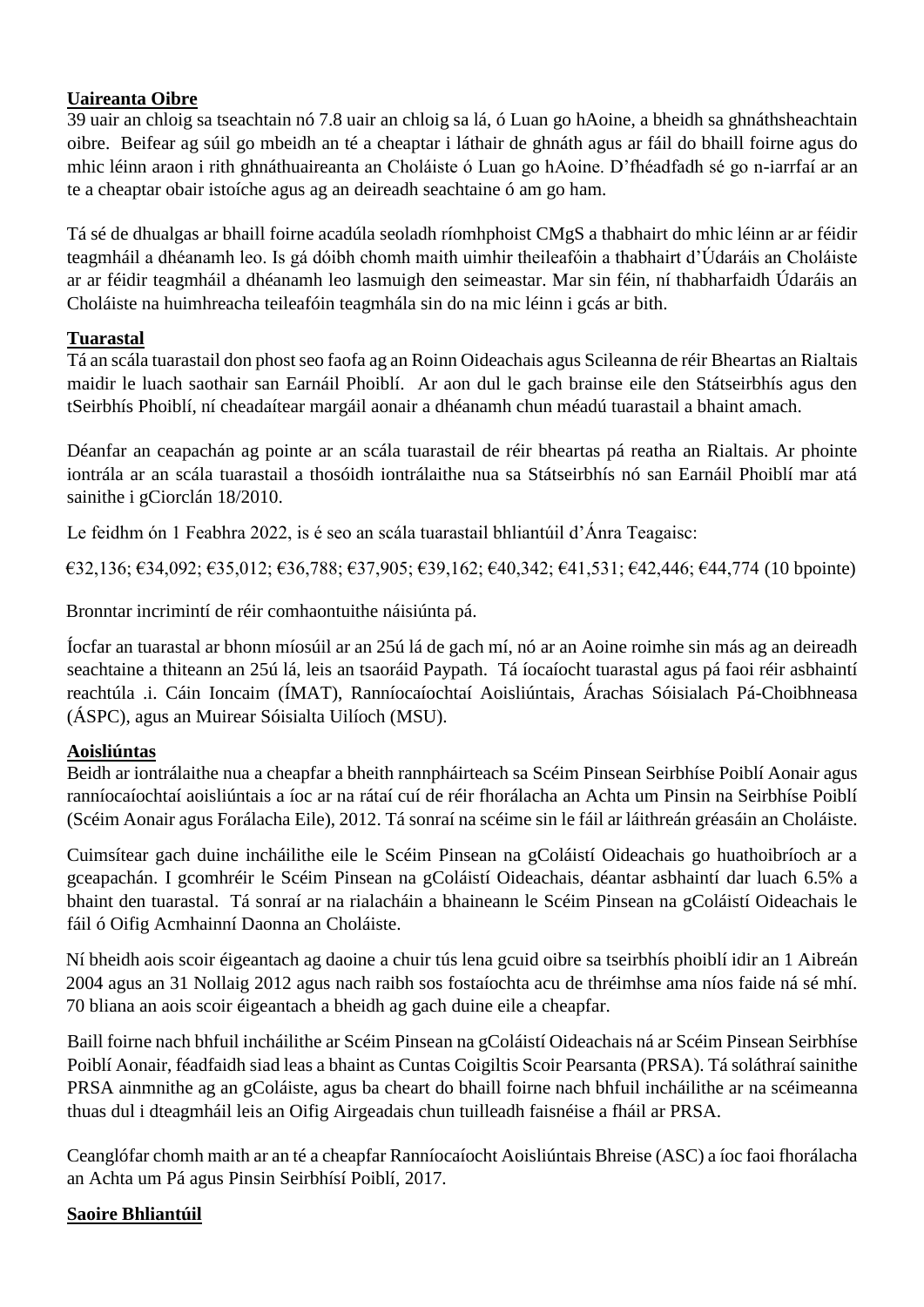Anuas ar laethanta saoire poiblí, ceadófar 20 lá oibre ar a laghad in aghaidh na bliana. Ba cheart saoire bhliantúil a ghlacadh nuair nach mbíonn mic léinn i láthair ar an gcampas, agus is gá don Bhainisteoir Líne ábhartha an tsaoire a fhaomhadh roimh ré.

Ceadaítear Laethanta Saoire Poiblí de réir fhorálacha an Achta um Eagrú Ama Oibre, 1997.

## **Saoire Bhreoiteachta**

Féadfar pá breoiteachta a cheadú d'fhostaithe a bhfuil fostaíocht leanúnach 3 mhí ar a laghad sa Choláiste acu faoi réir théarmaí Scéim Pá Breoiteachta na Seirbhíse Poiblí. Bíonn pá breoiteachta ag brath ar chomhoibriú iomlán agus ar chomhlíonadh iomlán nósanna imeachta an Choláiste chun asláithreacht a bhainistiú.

# **Foirceannadh Fostaíochta**

Féadfar éirí as an bpost seo ach fógra trí mhí féilire ar a laghad a thabhairt i scríbhinn. Ar fhoirceannadh na fostaíochta agus roimh dóibh an Coláiste a fhágáil, ní mór do bhaill foirne a thabhairt ar ais don Choláiste gach leabhar, tuarascáil, meabhrán, comhfhreagras, páipéar, taifead, tuairisc, comhad lena n-áirítear sonraí i gcomhaid leictreonacha, diosca ríomhaire, diosca atá taifeadta go leictreonach, agus gach doiciméadúchán eile, agus gach maoin eile, lena n-áirítear eochracha oifigí, ar leis an gColáiste iad nó a bhaineann lena ghnó nó lena ghnóthaí atá i seilbh baill foirne nó faoina c(h)úram nuair a dhéantar an fhostaíocht a fhoirceannadh.

# **Rúndacht**

Le linn dó/di a bheith ag obair i gColáiste Mhuire gan Smál, d'fhéadfaí go mbeadh rochtain ag an té a cheapfar ar fhaisnéis, nó d'fhéadfaí go gcloisfeadh sé/sí faisnéis, maidir le baill foirne agus/nó mic léinn agus/nó feidhmiú agus gnó an Choláiste. Meastar gur faisnéis rúnda atá in aon fhaisnéis, lena n-áirítear aon ghné de fhreagrachtaí nó d'fheidhmíochtaí an Choláiste, a fhaightear le linn na fostaíochta sa Choláiste. Ní fhéadfar faisnéis a bhaineann le mic léinn, baill foirne nó gnó ar bith eile den Choláiste a nochtadh ná a phlé ar chuntar ar bith ach amháin i bhfeidhmiú na ngnáthdhualgas agus ní chuirfear an fhaisnéis sin in iúl do thríú páirtithe mura bhfuil údarás ann é sin a dhéanamh. Ina theannta sin, ní fhéadfar taifid a fhágáil sa chaoi is go bhféadfadh daoine neamhúdaraithe iad a rochtain agus is gá taifid a choimeád go slán sábháilte nuair nach mbíonn siad ag teastáil a thuilleadh.

## **Sláinte & Sábháilteacht**

Tá sábháilteacht, sláinte agus leas na bhfostaithe ríthábhachtach ar fad do Choláiste Mhuire gan Smál. Tá sé de dhualgas ar gach fostaí cúram réasúnta a ghlacadh a s(h)láinte agus a s(h)ábháilteacht féin, agus sláinte agus sábháilteacht daoine eile, san ionad oibre a chosaint. Ní mór do gach fostaí cloí le gach beartas agus nós imeachta sláinte agus sábháilteachta atá i bhfeidhm i gColáiste Mhuire gan Smál, agus eolas a chur ar an Ráiteas Sábháilteachta.

Ní mór d'fhostaithe aon Trealamh Cosanta Pearsanta a thugtar dóibh a chaitheamh, agus ní chuirfidh duine ar bith isteach ar aon fhearas, éadaí cosanta nó trealamh eile a chuirtear ar fáil san ionad oibre chun críocha sláinte agus sábháilteachta, ná ní bhainfidh sé/sí mí-úsáid astu, d'aon turas ná go meargánta. Ceanglaítear go reachtúil/dlíthiúil ar fhostaithe a áirithiú go ndéantar aon timpiste/tarlúint a thuairisciú gan mhoill don Oifigeach Sláinte agus Sábháilteachta ar Fhoirm Tuairiscithe CMgS ar Thimpiste/ar Tharlúint.

# **Beartais, Rialacha agus Rialacháin an Choláiste**

Fostóir earnála poiblí is ea an Coláiste agus tá sé faoi cheangal ag Comhaontuithe Náisiúnta. Ina theannta sin, tá sé faoi cheangal ag rialacháin, ag ciorcláin, agus ag treoracha a éisítear thar ceann an Rialtais ag an Roinn Airgeadais, ag an Roinn Oideachais agus Scileanna, agus ag an Údarás um Ard-Oideachas.

Bíonn fostaithe faoi réir fhorálacha an Chóid Iompair do Bhaill Foirne, bheartais, rialacha agus rialacháin an Choláiste i gcónaí. Áirítear leis na beartais sin ach gan a bheith teoranta dóibh Beartais Smachta agus Chasaoide, Dínit ag an Ionad Oibre, Rialacha agus Rialacháin Scrúdaithe, an Beartas maidir le hÚsáid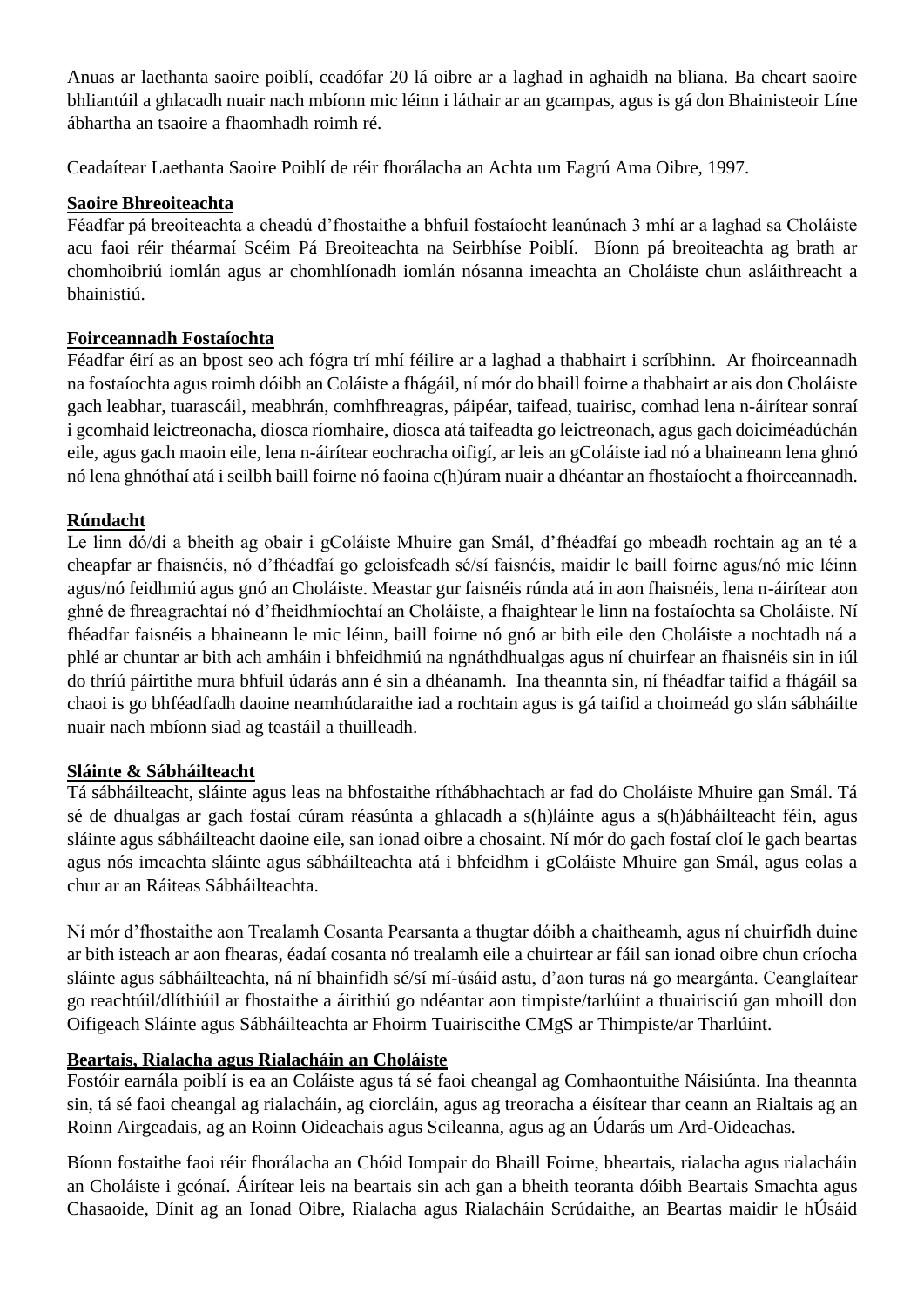Fhreagrach Ríomhairí, agus Úsáid Acmhainní Teicneolaíochta Faisnéise. Tá léargais ar na beartais go léir ar Thairseach Foirne an Choláiste d'fhostaithe an Choláiste. Ní mór do gach fostaí eolas a chur ar a bhfuil sna Beartais agus sna Nósanna Imeachta ar Thairseach Foirne an Choláiste.

# **5. PRÓISEAS IARRATAIS AGUS ROGHNÚCHÁIN**

## **Modh Roghnúcháin don Cheapachán**

#### *Gearrliostú*

Tiocfaidh sainghrúpa le chéile chun gearrliostú a dhéanamh de na hiarratasóirí ar fad, bunaithe ar na critéir réamhdhearbhaithe don phost.

Déanfaidh Bord Agallaimh moladh maidir leis an gceapachán. Déanfar an ceapachán bunaithe ar an moladh sin, ach amháin sa chás ina n-éilítear a mhalairt mar thoradh ar chúinsí sláinte nó cuntas teiste míoiriúnach i bhfostaíocht roimhe sin. Cuirfear painéal le chéile ónar féidir ceapacháin a dhéanamh don bpost seo mar **Ánra Teagaisc sa Ghaeilge** fad a bheidh an painéal i bhfeidhm (12 mhí).

### **Seo a leanas na critéir a úsáidfear chun iarrthóirí a ghearrliostú don cheapachán seo:**

- a) Iarchéim ábhartha ag leibhéal na Máistreachta ar a laghad nó tá leibhéal na Dochtúireachta inroghnaithe
- b) Cáilíocht teagaisc atá aitheanta ag Comhairle Mhúinteoireachta na hÉireann agus taithí ábhartha trí bliana ar a laghad, a bhfuil dhá cheann acu ar a laghad ag múineadh i scoil:
- c) Cáilíocht acadúil ábhartha sa Ghaeilge le Gaeilge scríofa agus labhartha den scoth.

Is mó an líon iarratas a fhaightear ar phost ná an líon iarratas is gá chun an folúntas a líonadh de gnáth. In ainneoin go bhféadfadh iarrthóir riachtanais incháilitheachta an chomórtais a chomhlíonadh, dá mbeadh an líon sin iarratas ar an bpost ann nach bhféadfaí go praiticiúil gach aon iarrthóir a chur faoi agallamh, d'fhéadfadh an Coláiste a chinneadh nach gcuirfí faoi agallamh ach líon áirithe iarrthóirí. Ní hionann é sin agus a rá nach bhfuil na hiarrthóirí eile oiriúnach don phost. Is é atá ann ná go bhfuil iarrthóirí áirithe ann agus dealraíonn sé, bunaithe ar a n-iarratas, go bhfuil siad níos cáilithe agus/nó go bhfuil taithí níos ábhartha acu. Mar sin, is den riachtanas é go gcinnteoidh gach aon iarratasóir go gcuirfidh sé/sí an fhaisnéis ábhartha go léir san iarratas agus go léireoidh sé/sí go soiléir conas mar a chomhlíonann sé/sí na critéir atá sainithe don phost.

#### *Agallamh*

Déanfaidh Bord Agallaimh moladh maidir le ceapachán. Beidh an ceapachán bunaithe ar an moladh seo, ach amháin nuair is gá an cinneadh a athrú mar thoradh ar chúrsaí sláinte nó taifead mí-oiriúnach i bhfostaíocht roimhe seo. Bunófar painéal ónar féidir ceapacháin shealadacha don phost mar Chomhalta Múinteoireachta le Gaeilge a líonadh le linn shaolré an phainéil (12 mhí).

Ní mór d'iarrthóirí fianaise dhoiciméadach shásúil a sholáthar faoin oiliúint agus faoin dtaithí atá luaite acu, más gá.

#### **Scrúdú dochtúra**

D'fhéadfaí go n-iarrfar ar iarrthóirí rathúla, roimh a gceapachán, dul faoi scagthástáil sláinte réamhfhostaíochta chun na riachtanais maidir le sláinte a chomhlíonadh.

#### **Grinnfhiosrúchán an Gharda Síochána**

Beidh ar gach iarratasóir rathúil dul faoi ghrinnfhiosrúchán an Gharda Síochána. Cuirfear treoracha soiléire faoin bpróiseas ar fáil in am trátha. Cuirfear as an áireamh don gceapachán iarrthóirí nach gcloíonn le riachtanais an Choláiste ina leith sin. Ní mór d'iarratasóirí a bhfuil cónaí orthu lasmuigh d'Éirinn ar feadh tréimhse carnach 36 mí nó atá os cionn 18 mbliana d'aois Imréiteach Póilíní Eachtrach (FPC) a chur ar fáil ón tír nó ó na tíortha cónaithe. Tabhair FAOI DEARA; íocfaidh an t-iarratasóir aon chostais a thabhófar sa phróiseas seo.